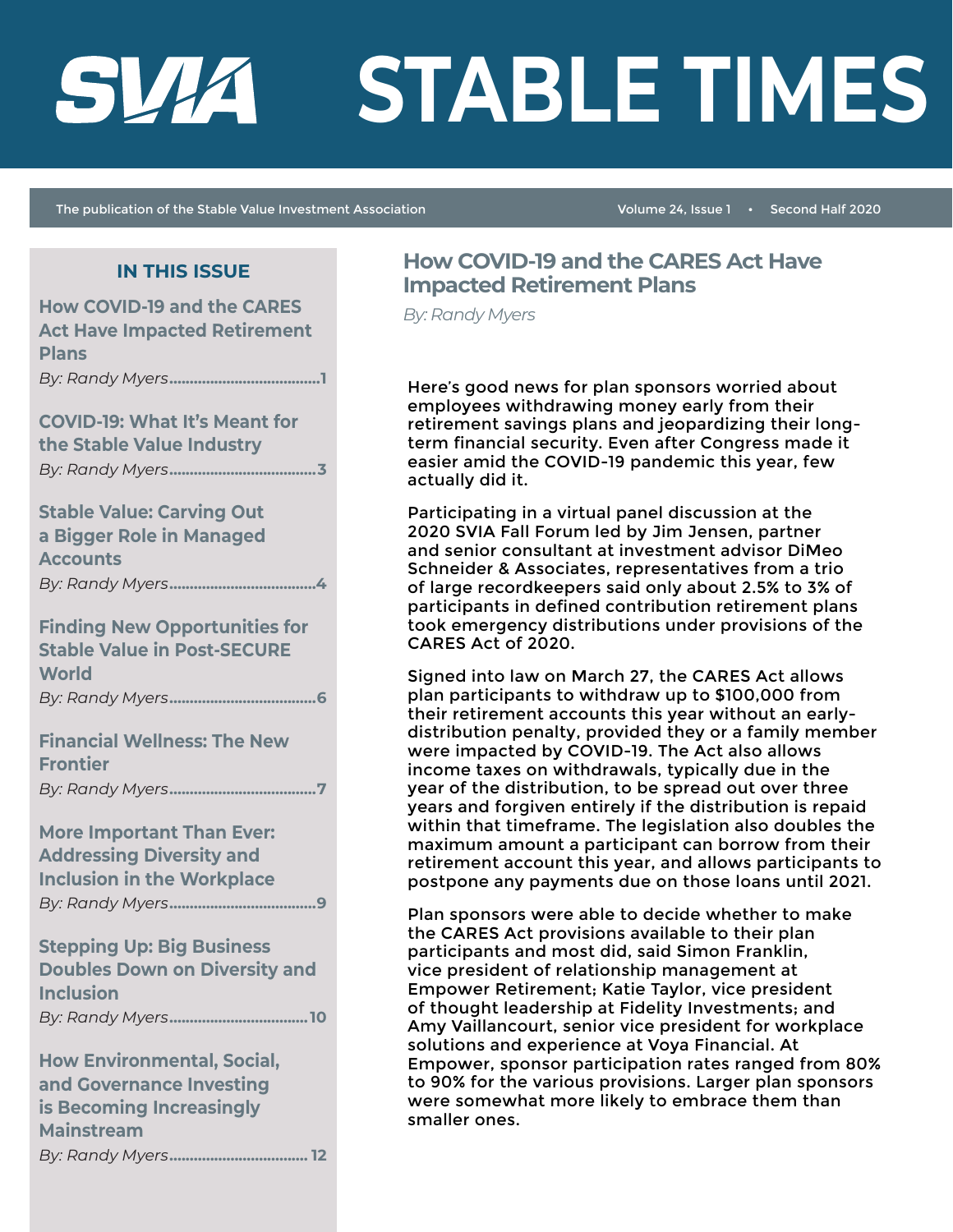Save the date: SVIA's Virtual Board of Directors Meeting, April 20, 2021 via Hopin **2008.**<br>Save the date: SVIA's Virtual Spring Seminar, April 21-22, 2021 via Hopin **2008.** Save the date: SVIA's Virtual Board of Directors Meeting, April 20, 2021 via Hopin

## Second Half 2020 States of the States of the States of the States of the States of the States of the States of the States of the States of the States of the States of the States of the States of the States of the States of

# **How COVID-19 and the CARES Act Have Impacted Retirement Plans**

"Employers were quick to react because of the urgency of the situation, but they did it thoughtfully, with input from their advisors and other representatives of their plan," Vaillancourt said.

At Empower, Franklin said, early distribution activity so far this year is only a little higher than it was in 2019, with the average distribution equal to about 44% of the participant's account balance. Only about a third of those taking distributions took the full amount they were eligible to withdraw.

What can't be known right now, Vaillancourt said, is whether there will be a rush of withdrawals in December, given that CARES Act distributions won't be available afterward barring further action by Congress.

The panelists noted that some industries saw higher percentage of distributions than others as a result of their employees being hit harder by the economic fallout from the pandemic, including the health care, manufacturing, airline and oil and gas industries. But overall, they suggested, plan participants seemed to be taking only what they needed to get by—about \$12,000 on average at Fidelity, with a median distribution more in the range of \$4,000 to \$5,000.

While plan sponsors are starting to have conversations with recordkeepers about how they can encourage participants to repay loans or other early distributions from their retirement accounts, Vaillancourt said that topic has not been a high priority with most of the plan participants ringing its call centers. Franklin said he doesn't expect a rush to repayment of CARES distributions, either, although that could be costly. Jensen noted that the Employee Benefit Research Institute recently estimated that if all participants of all ages withdrew the maximum possible from their accounts (up to \$100,000) and did not repay it, they would collectively see a 20% reduction in their ending retirement balances.

Although recordkeeper call centers have received higher volumes of inquiries from plan participants since the pandemic's outbreak, the panelists said, relatively few participants are making changes to their asset allocation strategies or their contribution levels. At Voya, Vaillancourt said, more than 90% of participants didn't make any changes. At Empower, Franklin added, about 65% of those making changes to their contribution levels in the six months following the market's March downturn actually increased their contributions—just slightly less than the 74% who made increases in the six months prior to the downturn. Franklin also reported a 13% increase in stable value assets under management for one of its stable value providers in March alone. Another provider in its plans saw a 146% increase in stable value inflows during the first six months of 2020 compared with the year-earlier period.

Like plan participants, plan sponsors also have been measured in their response to the economic downturn triggered by the pandemic. Taylor said about 11% of the sponsors working with Fidelity made "the difficult decision" to suspend their matching contributions to their plan, and another 9% were in conversations about possibly doing it, leaving 80% who made no change and do not plan any. Of those that did suspend their match, she added, about 80% say they plan to reinstate it at some point.

"Most plan sponsors hold their matching contribution near and dear—a bit of a sacred cow relative to their other benefits," Franklin said.

One area where plan sponsors do appear more inclined to consider a change, the panelists said, is in making some sort of emergency savings program available to their employees so that when difficult times strike in the future they may not need to tap into their retirement nest eggs.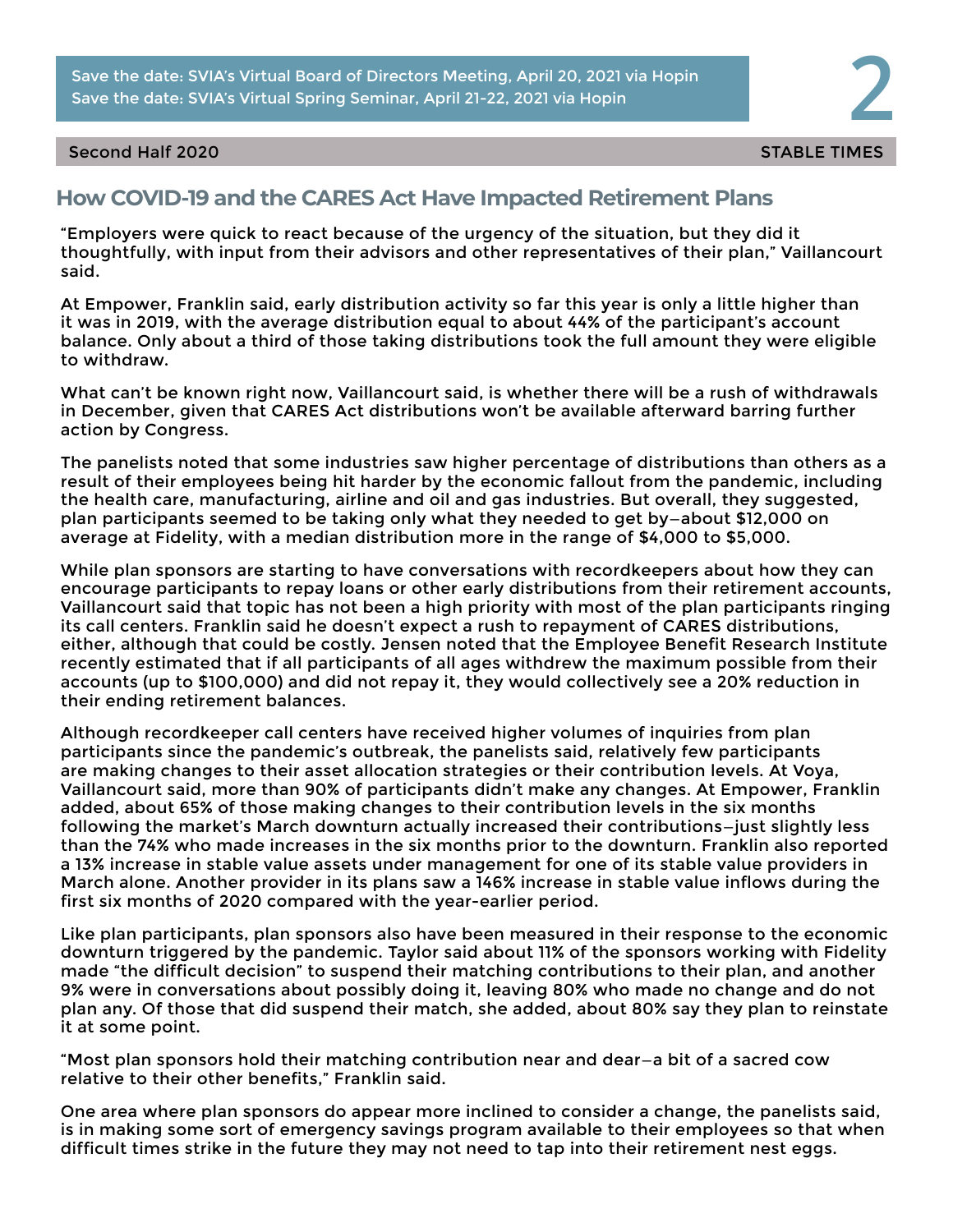STABLE TIMES Second Half 2020

In general, the panelists didn't think the addition of new benefits to employer benefits menus, such as emergency savings programs and Health Savings Accounts, would reduce the amount of money going into retirement savings plans. American workers, they said, largely recognize the importance of prioritizing saving for retirement. Still, Vaillancourt noted, "We cannot take our foot of the gas on education. That's an ongoing need."

# **COVID-19: What It's Meant for the Stable Value Industry**

*By: Randy Myers*

Like many others, the stable value industry has been impacted by the COVID-19 pandemic and its economic fallout. But the negative impacts, relative to what some other industries have suffered, have mostly been negligible, and in some cases offset by a few positive ones.

Most people working in the industry, like millions of other Americans, have been doing it from home since March of this year as the country has tried to minimize the spread of COVID-19. That will likely continue for a while—indefinitely in some cases, perhaps—and there's not been a lot of pushback against that idea so far.

"We've gone to an all-virtual environment, and one of the most interesting things to me is that we've been fine with it," said Jim Bucella, president of ADP Strategic Plan Services, during a virtual panel discussion at the 2020 SVIA Fall Forum moderated by Aruna Hobbs, head of institutional investments in the institutional solutions group at MassMutual. Bucella noted that even fund managers he's talked with have found it somewhat easier to meet with and perform due diligence on the companies in which they invest because their contacts are not on the road and hence have more time to talk.

"I think a lot of our (plan sponsor) clients are going to stay virtual," said Stephen Popper, managing director at Sageview Advisory Group, a registered investment advisory firm. He said working virtually has made it easier for plans to convene meetings of their fiduciary committees and has consumed less of each committee member's time. It's also opened opportunities for people to connect in ways they probably wouldn't have considered in the past. He had a good conversation with a business contact one morning while both took their dogs for walks, for example. And one of his colleagues and a wholesaler teamed up to take a virtual bike ride using their Pelotons, then chatted virtually afterward.

Michael Leonberger, a stable value portfolio manager with Invesco Fixed Income, said working virtually has made his team accessible to clients in ways it hadn't been in the past, when more people were traveling more often for business. "We've had a lot more catch-ups with clients on quarterly basis," he said. "Clients are a lot more open to giving you 30 minutes on Zoom than spending four hours with you when you come to their office."

Still, many executives in the stable value industry say they're looking forward to traveling for business in person once the pandemic is under control, particularly when they're trying to land new clients.

"You just can't replace the value of sitting across the table from somebody in their office, seeing their operations and how they do business, and looking them in the eye," Popper said.

For all the damage and heartache the pandemic has caused, it has, ironically, given some stable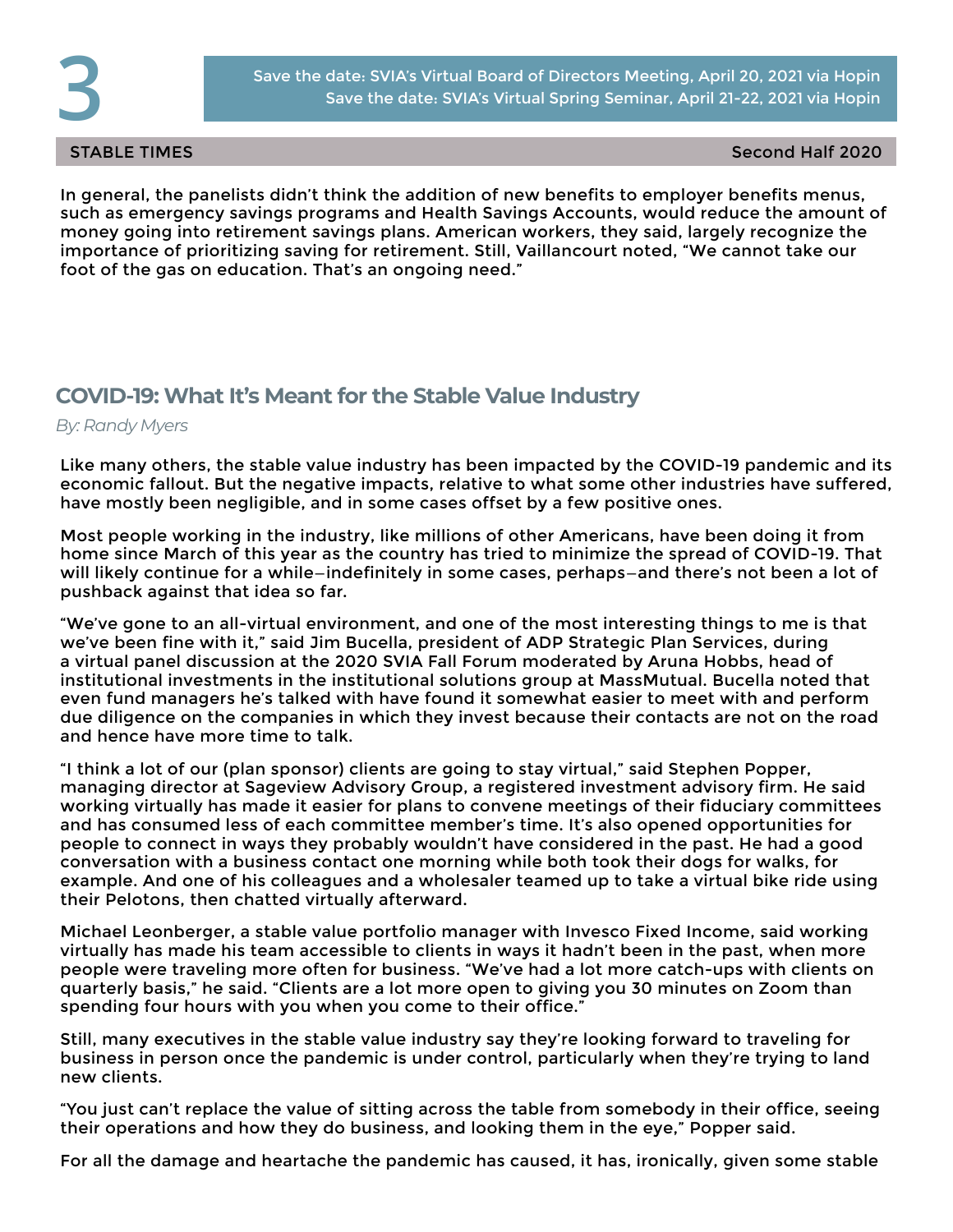Save the date: SVIA's Virtual Board of Directors Meeting, April 20, 2021 via Hopin **44 Marsh 1998. In the date: SVIA's Virtual Spring Seminar, April 21-22, 2021 via Hopin <b>44 Marsh 1999. In the date: SVIA's Virtual Spring** Save the date: SVIA's Virtual Board of Directors Meeting, April 20, 2021 via Hopin

## Second Half 2020 States of the States of the States of the States of the States of the States of the States of the States of the States of the States of the States of the States of the States of the States of the States of

# **How COVID-19 and the CARES Act Have Impacted Retirement Plans**

value businesses a boost. As retirement plan investors watched the economy contract and the stock market stumble in the spring, for example, some poured money into stable value funds as a potential safe haven from financial market volatility. Driven largely by participant-driven flows like that, Leonberger said, his firm's stable value assets grew a bit over 10% in the first eight months of the year. Bucella, meanwhile, said his company's investment management business as a 3(38) fiduciary was up about 30% in the fiscal year ended June 30. After a busy first quarter at Sageview, Popper said, potential new client business slowed for a while, but he said he has seen signs over the past six weeks that is changing.

Looking ahead to how the retirement landscape and the stable value industry might evolve over the next decade, Bucella and Leonberger said they were optimistic that the innovative spirit that marked the past several months will carry on as people continue to look for new ways to connect and to meet the needs of plan sponsors and plan participants. Stable value could play an expanded role, they suggested, in helping participants cope with market volatility and in the development of lifetime income solutions for retirees.

Popper said he's excited about the potential for small employers to come together to form multiple employer retirement plans, which will become easier to do this year under provisions of the SECURE Act of 2019, and could make retirement plans available to more American workers.

Leonberger also anticipates that the retirement industry will continue its current push to bring financial wellness programs to American workers.

In terms of what business issues keep them up at night, Popper and Bucella both cited human capital concerns—in Popper's case making sure team members get the support they need, and in Bucella's keeping team members engaged and reducing turnover. Leonberger said he's also concerned about the low yield environment and its impact on fixed-income markets and investors.

All agreed, though, that the future should be bright. Bucella noted that the Dow Jones Industrial Average stood at about 2,000 when he got into the investment business and that financial markets have endured numerous crises since then. Nonetheless, the ultimate trend has always been upward. (The Dow stood above 28,000 on the October 14th date of his panel discussion).

"As dark as it ever looks, it always gets better, and we always find a way to help people and to grow our businesses," Bucella said. "There's just no reason to get down."

# **Stable Value: Carving Out a Bigger Role in Managed Accounts**

### *By: Randy Myers*

For years, Morningstar Investment Management has made stable value a key component of many of the investment lineups it creates for retirement plan investors through its managed accounts program. Moving forward, it will be able to do so with even greater insight into the makeup and performance of those funds.

Morningstar Investment Management's parent company, Morningstar Inc., announced in February 2020 that it was acquiring Hueler Associates' Stable Value Comparative Universe Data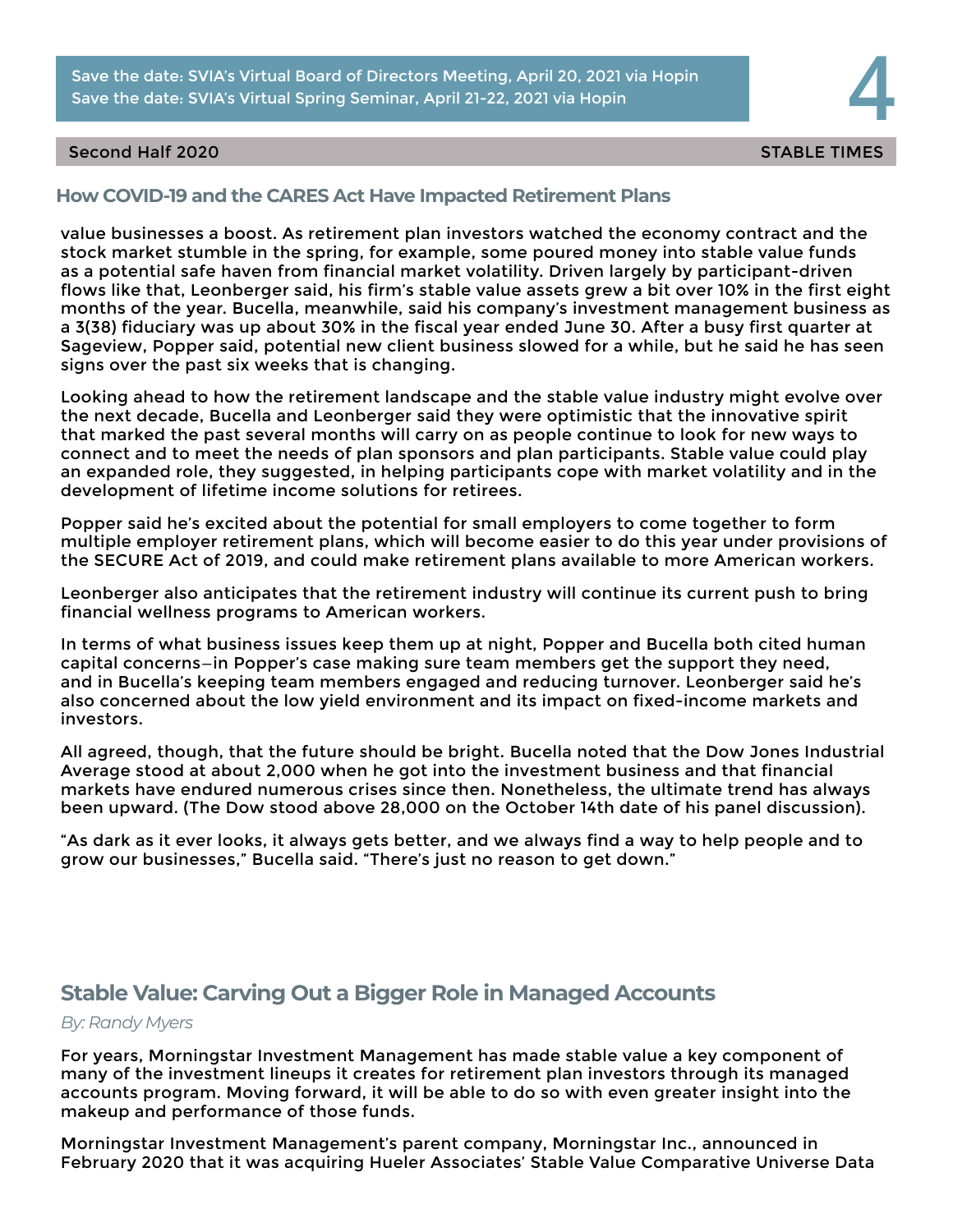STABLE TIMES Second Half 2020

# **Stable Value: Carving Out a Bigger Role in Managed Accounts**

and Stable Value Index. The former collects data on a broad range of stable value products, including pooled funds, insurance company separate accounts and general account products. The latter is a stable value index derived from aggregate returns of contributing stable-value providers dating back to 1983.

Speaking at the SVIA 2020 Fall Forum in mid-October, James Smith, senior vice president and global head of sales and strategy for Morningstar Investment Management, said the Hueler acquisition will be particularly useful for the three core products the firm offers through its Workplace Solutions group: managed accounts, target-date modeling, and fiduciary services. (Fiduciary services builds investment lineups for defined contribution retirement savings plans.) Stable value plays a role in all three of those Morningstar businesses, although managed accounts is the largest in terms of assets under management or advisement. It is an online offering that provides retirement advice and ongoing management of a plan participant's retirement portfolio.

Unlike target-date funds, which are popular investment options in retirement plans but are constructed largely based on just one variable—the length of time until a participant's retirement—managed accounts are highly customizable and can take into consideration far more information about a plan participant's financial circumstances. Managed account services are growing for a variety of reasons, Smith observed, including demand for customizable solutions from plan sponsors and participants, as well as a growing emphasis on services that can help retirees with the asset decumulation phase of their retirement journey. Plan sponsors also like the fact that managed accounts providers accept fiduciary responsibility for their recommendations.

In its own managed account offering, Smith said, Morningstar believes stable value provides good diversification in plan participants' accounts due to its low correlation with other asset classes. Morningstar tends to steadily increase its use of stable value investments for participants as they age, from about 10% of account assets when a participant is 35, on average, to a little over 25% by the time they are 70. He cautioned that there is no single allocation or glide path in stable value that is the same for every participant or plan. Rather, glide paths and allocations are "based a lot on personalization at the participant level and the specific stable value product in their plan, and how it fits into the plan's broader investment lineup."

On the other hand, he noted, Morningstar's allocations to stable value are, well, stable. "This is a long-term strategic allocation, so regardless of market activity over time we're slowly buying in more and more stable value," Smith said. "That slow increase in allocation makes it very predictable, and something stable value managers tend to value. We are not making short-term bets. We are not moving in and out of stable value one quarter to the next, or one year to the next."

Investors in managed accounts tend to be steady in their asset allocation decisions, too. Following the stock market turmoil that erupted in the first quarter of 2020 in response to the COVID-19 pandemic, Smith said, Morningstar analyzed how individual plan participants responded. Participants were divided into two groups—a "do it for me" group that included investors whose assets were allocated entirely to a managed accounts program or a targetdate fund, and an "I got this" group who were managing asset allocation decisions on their own. Within the "do it for me" group, only about 2% of participants made a change to their asset allocation mix in the first quarter, including only 1.3% of those using Morningstar's managed account service. Within the "I got this" group, about 17% of participants made changes.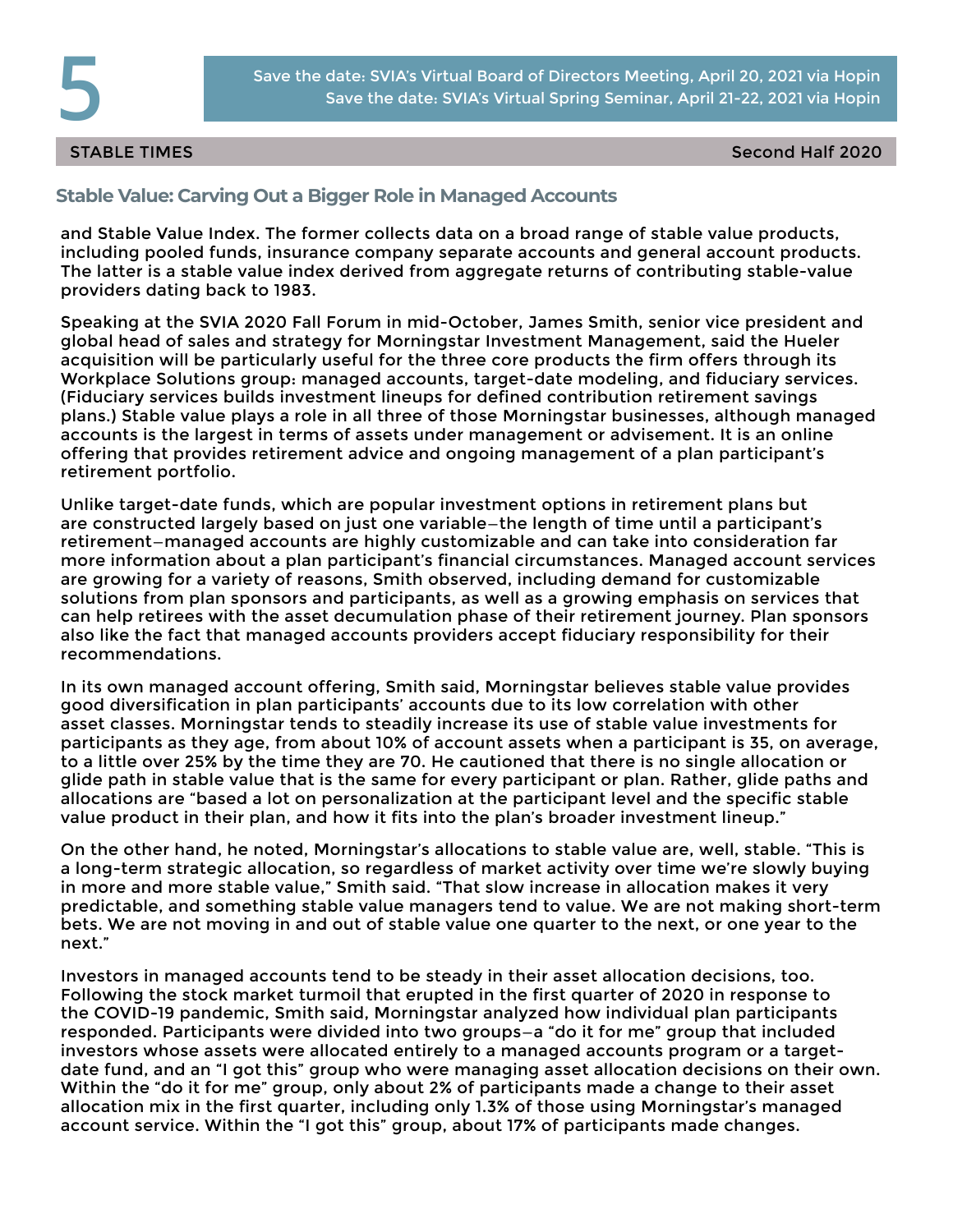Save the date: SVIA's Virtual Board of Directors Meeting, April 20, 2021 via Hopin **68. Save the date: SVIA's Virtual Spring Seminar, April 21-22, 2021 via Hopin 66. Save the date: SVIA's Virtual Spring Seminar, April 21-2** Save the date: SVIA's Virtual Board of Directors Meeting, April 20, 2021 via Hopin

## Second Half 2020 States of the States of the States of the States of the States of the States of the States of the States of the States of the States of the States of the States of the States of the States of the States of

# **Stable Value: Carving Out a Bigger Role in Managed Accounts**

Within that self-directed group, decisions may not have been favorable for long-term results. As Smith explained, participants ages 60 and older tended to make the biggest withdrawals out of equities and into something else meaning that many likely sold while stock prices were depressed, locking in losses. Do-it-yourselfers between the ages of 60 and 64 who had 90% of more of their assets in equities at the start of the year, for example, reduced their equity allocation by nearly 43% during the first quarter.

"You saw them pull back pretty significantly out of equities, which was arguably the worst time to do it," Smith said.

Smith concluded by noting that Morningstar launched a new distribution channel this year that will provide further opportunities for stable value providers to get their products into plan participants' hands. Morningstar is now making its managed account modeling capabilities available to plans and plan participants through registered investment advisors and consulting firms as well as through its existing delivery channels. Those two provider groups, he said, have proven open to allocating to stable value products within the models they build using Morningstar's service.

"I think it presents a pretty significant opportunity, not only for us on the managed account front, but also for stable value firms like yours, because you're getting in front of the large RIA firms and consulting firms," Smith said. "And by the way, they are not just using investments already in the plan lineup. They are open to adding additional asset classes or funds in the models they build."

Thanks to the Hueler acquisition, Smith said Morningstar now has access not only to more data about stable value funds but also more up-to-date data. Kelli Hueler, founder of Hueler Associates, joined Smith in speaking at the Fall Forum. She said she has been impressed by Morningstar's commitment to maintaining the integrity of the Hueler database and index, and told her SVIA colleagues, "I have confidence that you are going to be very happy with the end result."

# **Finding New Opportunities for Stable Value in Post-SECURE World**

*By: Randy Myers*

The SECURE Act of 2019 cemented what had already been a growing trend in the world of retirement plans: a focus on viewing them not just as a way for workers to save for retirement but also as a way to provide them lifetime income in retirement. That shift may open new opportunities for the stable value industry.

The challenge, presenters at the 2020 SVIA Fall Forum noted, will be to make sure the stable value community makes itself a part of the conversation as the retirement industry explores new ways to address retirees' lifetime income needs. Doug McIntosh, vice president, investment products, at Prudential Financial, said much of the opportunity may center around pooled employer plans, or PEPs, and multiple employer plans, or MEPs, both of which are expected to become more popular under provisions of the SECURE Act.

Introduced under the SECURE Act, PEPs are 401(k) retirement savings plans operated on behalf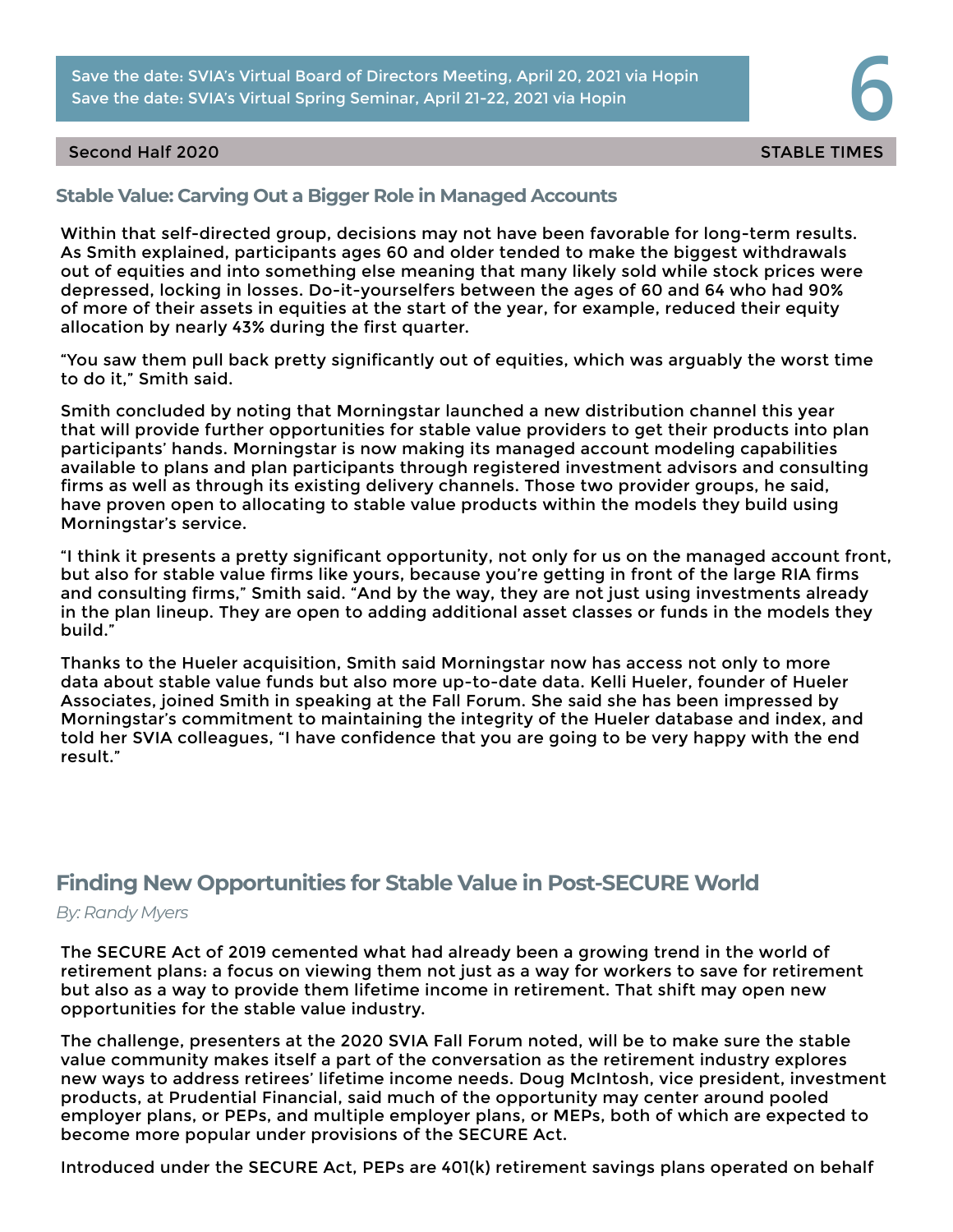

STABLE TIMES Second Half 2020

# **Finding New Opportunities for Stable Value in Post-SECURE World**

of wholly unrelated employers using the same recordkeeper or third-party provider. MEPs allow for businesses in the same trade or industry—electrical contractors, for example—to similarly participate in a shared plan. In both cases, the expectation is that the companies brought together will benefit from economies of scale, including the use of their collective purchasing power to negotiate better fees and services. MEPs existed prior to the SECURE Act but are now easier to create.

In addition to facilitating the creation of PEPs and MEPs, the SECURE Act, among other things, removed age limits on retirement contributions, raised the required minimum distribution age to 72 from  $70\frac{1}{2}$ , relaxed rules on offering annuities in retirement plans, and required that retirement plans give plan participants an annual estimate of how much income their account balance would provide if used to purchase an annuity. Elizabeth Heffernan, investment strategies consultant for Fidelity Investments, said that in the wake of this legislation growing numbers of plan sponsors are considering whether they should allow plan participants to remain in their plans even after they have retired. Accordingly, they're also taking a closer look at what kinds of investments they should be making available to plan participants.

"We've already had a few looking at their investment lineup and saying, 'Maybe I not only need to have mechanisms for people to draw down (their accounts) that are more flexible and compatible with staying in their plan, but perhaps I need more investment options that are geared toward that retiree population,'" Heffernan said. She added that some plans, if they don't already do it, also are considering whether they should provide a way for employees to take automatic, periodic withdrawals from their accounts once they retire.

With the new focus on retirement income, McIntosh predicted that the retirement industry will continue to see innovation in the stable value arena around decumulation solutions, along with additional creative thinking by large financial institutions about ways to explicitly deliver lifelong income or provide a pathway to it.

McIntosh reminded the SVIA audience that despite the new focus on lifetime income, the stable value industry must also be sure to continue pursuing a role in asset accumulation products for retirement plan participants, including custom target-date funds, custom collective trusts and managed accounts. "We believe that in all those arenas, subject to appropriate logistical considerations, there is a role to be played by stable value," he said.

McIntosh and Heffernan agreed that MEPs and PEPs will most likely be embraced first by employers who currently aren't operating retirement plans, and only draw in existing plan sponsors if they see the potential to realize material cost savings or other gains. In a flash poll of the SVIA audience during the presentation by McIntosh and Heffernan, 54% of the respondents said they were already engaged in work to include stable value products in MEPs.

"It's important to understand who the players are and who's coming to the table with these programs, and how we as an industry engage in the dialogue," Heffernan concluded. "Once the table is set and things are going, it's often hard to make a change. That's not to say a lot of MEPs might not start out with a very simple investment lineup. But as they grow, it will be important to make sure the voice of the stable value industry is at the table and being heard, and that it's understood how stable value might be integrated into these plans as they become more prevalent."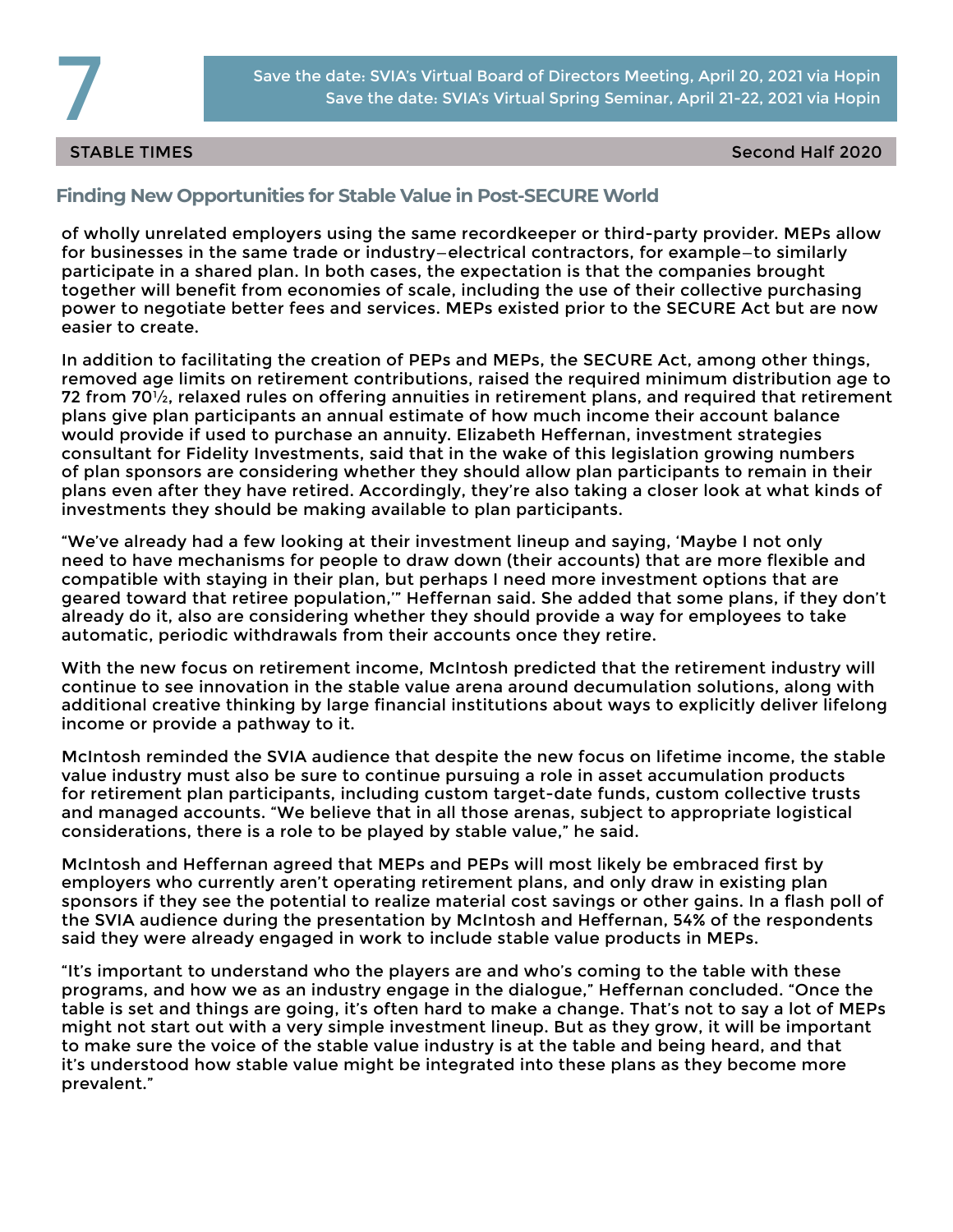Save the date: SVIA's Virtual Board of Directors Meeting, April 20, 2021 via Hopin **888.**<br>Save the date: SVIA's Virtual Spring Seminar, April 21-22, 2021 via Hopin **888.** Save the date: SVIA's Virtual Board of Directors Meeting, April 20, 2021 via Hopin

## Second Half 2020 States of the States of the States of the States of the States of the States of the States of the States of the States of the States of the States of the States of the States of the States of the States of

# **Financial Wellness: The New Frontier**

## *By: Randy Myers*

Until recently, employers' interest in the financial well-being of their employees was typically focused on one thing: helping them save for retirement. Today, employers are viewing financial wellness more holistically. In fact, says Amy Glynn, managing partner with GRP Advisor Alliance, to do otherwise could be missing the mark at a time when American workers are struggling with a wide array of financial challenges, including student loan payments, debt management, buying a house, and caring for children or dependent parents.

"Certainly, saving for retirement is the end game, but it's tone deaf in today's world," Glynn said during a virtual roundtable discussion on financial wellness at the 2020 SVIA Fall Forum. Her firm, GRP Advisor Alliance, is an independent network of more than 530 retirement plan advisors across the country. Other panelists included moderator Chris Solimine, senior vice president, institutional clients, with Voya Financial; Ken Verzella, head of the Financial Wellness Group at MMUS Investment Solutions at MassMutual Financial Group; and Andrew Frend, senior vice president and head of strategy and analytics in the employee benefits group at Voya.

While acknowledging that there are many definitions of financial wellness, Verzella pointed to one developed several years ago by the Consumer Financial Protection Bureau: a state in which a person has control over their day-to-day goals and the capacity to absorb a financial shock, is on track to meet their financial goals, and has the financial freedom to make choices that allow them to enjoy life. This definition resonated with Fall Forum participants that defined financial wellness in terms of securing their future and protecting those they care about in a flash poll.

Frend noted that one reason financial wellness is striking a chord with employers—indeed, many now offer financial wellness programs—is that research has documented that financial wellness provides benefits around productivity and presenteeism in the workplace.

To work as well as possible, the panelists agreed, financial wellness programs must consider the needs and circumstances of employees at all income levels, not just those with high incomes. Frend recalled talking to a nurse who had just gone through her employer's open enrollment process. She had just had a baby, had student loan debt, had no life insurance, and was not saving in her 401(k) plan while she tried to pare down her debt. She was stressed, and perhaps put off, by the advice she was receiving during the open enrollment process to maximize her 401(k) contribution, maximize her contribution to her health savings account, and buy more life insurance because she'd just had a baby. She said she simply couldn't afford to do all those things.

Acknowledging the many difficult choices people like that nurse must make, Frend said the industry could take a leap forward by helping people optimize their choices around the incredibly complex products offered to them in a way that improves their probability of becoming financially successful.

All this has become even more important in the wake of the COVID-19 pandemic, the panelists observed, especially for low wage earners with little savings who may have worked in businesses particularly hard hit by the pandemic's economic fallout.

Verzella noted that many people have actually worried more about their financial health than their physical health since the pandemic broke out. In April, Glynn added, calls to employee assistance programs, including suicide and in-the-moment counseling lines, skyrocketed.

To further maximize the value of financial wellness programs, the panelists reiterated that providers and plan sponsors should offer programs flexible enough to accommodate the varied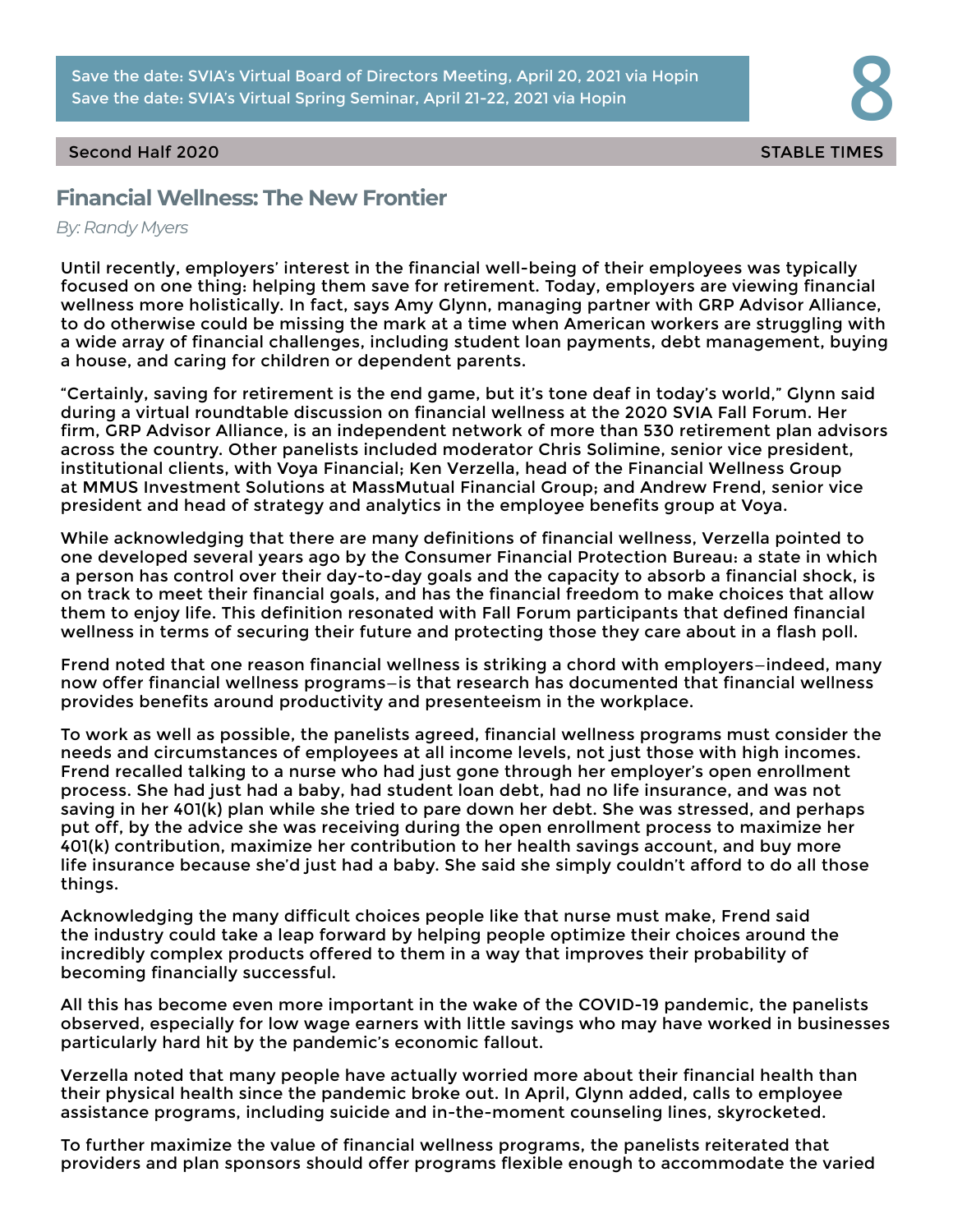STABLE TIMES Second Half 2020

# **Financial Wellness: The New Frontier**

needs of a diverse workforce. They also should be transparent about how they will use data collected from individuals, create incentives to drive employee engagement, and track usage metrics to understand what's working and what needs to be improved. Going forward, the panelists said, employers will increasingly demand that financial wellness providers be able to document how they are actually helping workers improve their financial wellness.

# **More Important Than Ever: Addressing Diversity and Inclusion in the Workplace**

*By: Randy Myers*

Business leaders often spend a lot of time trying to hire people they believe will fit in well with their organization—people with shared values, backgrounds, and experiences. Then, they profess dismay when their team does not seem to be coming up with fresh ideas.

Smart organizations have figured out that diversity in the workplace can be a benefit rather than a handicap. But too often, says Doctor Tony Byers who serves as an executive in residence with Cornell's School of Industrial and Labor Relations Executive Education, they ignore the vital role that inclusion plays. Yes, employees with diverse backgrounds and experiences need to be represented in the workforce. But employers will not realize the full value of that diversity until all employees feel free to be their authentic selves at work—to speak from their unique perspective, to be heard, and to feel valued and respected.

"Having both diverse and inclusive mindset leads to success because it gets us to the point where we start to more fully understand the marketplace and the things that are happening around us," Byers said in a presentation at the 2020 SVIA Fall Forum. "We start to challenge our own perspective about what it means to be successful, and what it means to be a part of our environment."

But do not just take his word for it. Byers said research has shown that stocks of organizations that strive to have inclusive cultures outperform their peers by 26%. Inclusive companies also grow faster and are more productive.

Byers has worked on the front lines of diversity and inclusion, formerly serving as director of global diversity and inclusion for Starbucks Corp. and prior to that working in the same field for other multinational organizations. His book, "The Multiplier Effect of Inclusion: How Diversity & Inclusion Advances Innovation and Drives Growth," was published in 2018.

Diversity and inclusion matter more than ever in 2020, Byers told his SVIA audience, as the nation grapples with the racial unrest and social protests triggered by the deaths of several Black Americans at the hands of police. He sees the national discussion about racial justice being not just a moment but a movement, and he encouraged every person and organization to lean into it rather than away from it. For businesses, he said, that can mean going beyond pithy statements to leading by example and providing opportunities for employees to share their feelings about what is going on. While all that may be uncomfortable, he said, it is okay. In fact, he said, feeling uncomfortable is natural in that situation. And, he pointed out, it is something many employees feel at work every day.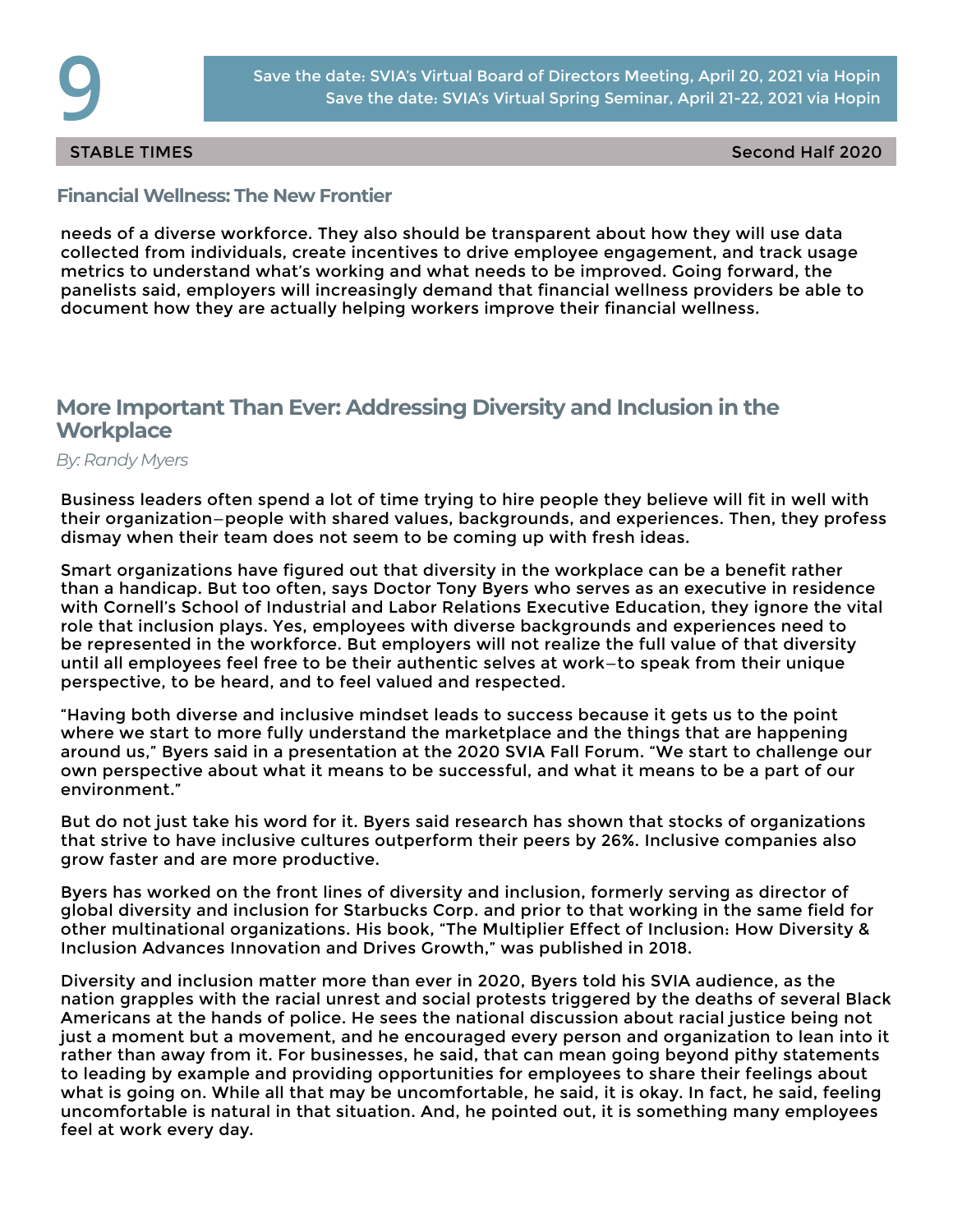Save the date: SVIA's Virtual Board of Directors Meeting, April 20, 2021 via Hopin **100 Save the date: SVIA's Virtual Spring Seminar, April 21-22, 2021 via Hopin 100 Save the date: SVIA's Virtual Spring Seminar, April 21-2** Save the date: SVIA's Virtual Board of Directors Meeting, April 20, 2021 via Hopin

## Second Half 2020 States of the States of the States of the States of the States of the States of the States of the States of the States of the States of the States of the States of the States of the States of the States of

# **More Important Than Ever: Addressing Diversity and Inclusion in the Workplace**

Inclusion is more than a feeling, though, Byers explained, it is a behavior. Or more accurately, behaviors. He pointed to seven that are characteristic of inclusive organizations. They encourage curiosity. They communicate well and share information. They create environments where employees can challenge each other safely. They promote collaboration. They give credit for employees' contributions, large and small. Their individual leaders act as change agents willing to think and act differently and creatively. And finally, inclusive organizations strive for consistency in all these areas. It is when organizations pair inclusion with diversity this way, Byers said, that they reap what he calls the multiplier effect—actions and behaviors that lead to growth both at a personal and organizational level.

Pursuing diversity and inclusion is becoming even more important in today's environment, Byers said. Consumers are starting to pay more attention to whether brands and businesses live up to the values they preach, and leading businesses are paying more attention to it when looking for suppliers and business partners.

Many of the nation's most talented workers are paying attention, too. Byers recalled an incident about four years ago after Philando Castile, a 32-year-old Black man, was fatally shot by a member of the St. Anthony, Minnesota, police department during a traffic stop. Byers was sitting in on a meeting of young interns, mostly people of color, who were discussing what had happening and sharing their feelings about it. After a while, their phones started pinging. It turned out that the interns belonged to a larger cohort of young people from the top MBA schools in the country. Other members of that group were sending text messages asking what their colleagues' organizations were doing about what had just happened. Many were responding that their organizations were doing nothing; indeed, had not even acknowledged it.

In the group he was with, Byers said, people were able to write back that their organization had found a room for them to talk, and that some of the company's business leaders had visited with them to reiterate the organization's values and stress the importance of having a diverse culture.

"The last text I saw," Byers said, "was from a person at another organization who wrote, 'I obviously made the wrong choice in organizations. I will not be here after the end of my internship.'"

By making the sometimes, uncomfortable decision to talk about race and other divisive issues, Byers said, organizations can pave the way to a better tomorrow.

"We need to get comfortable with being uncomfortable," he said, "so that we can create the environment that will allow us to be successful—for ourselves, our teams, our communities, this country, and the world."

# **Stepping Up: Big Business Doubles Down on Diversity and Inclusion**

## *By: Randy Myers*

American corporations have spent years promoting diversity and inclusion in the workplace, with varying degrees of effort and success. When the country was roiled in 2020 by multiple challenges—a deadly global pandemic, an economic downturn that hit many of the most vulnerable people hardest, and a fresh wave of social unrest spurred by incidents of police violence against Black Americans—leading corporations didn't throw in the towel. Instead, they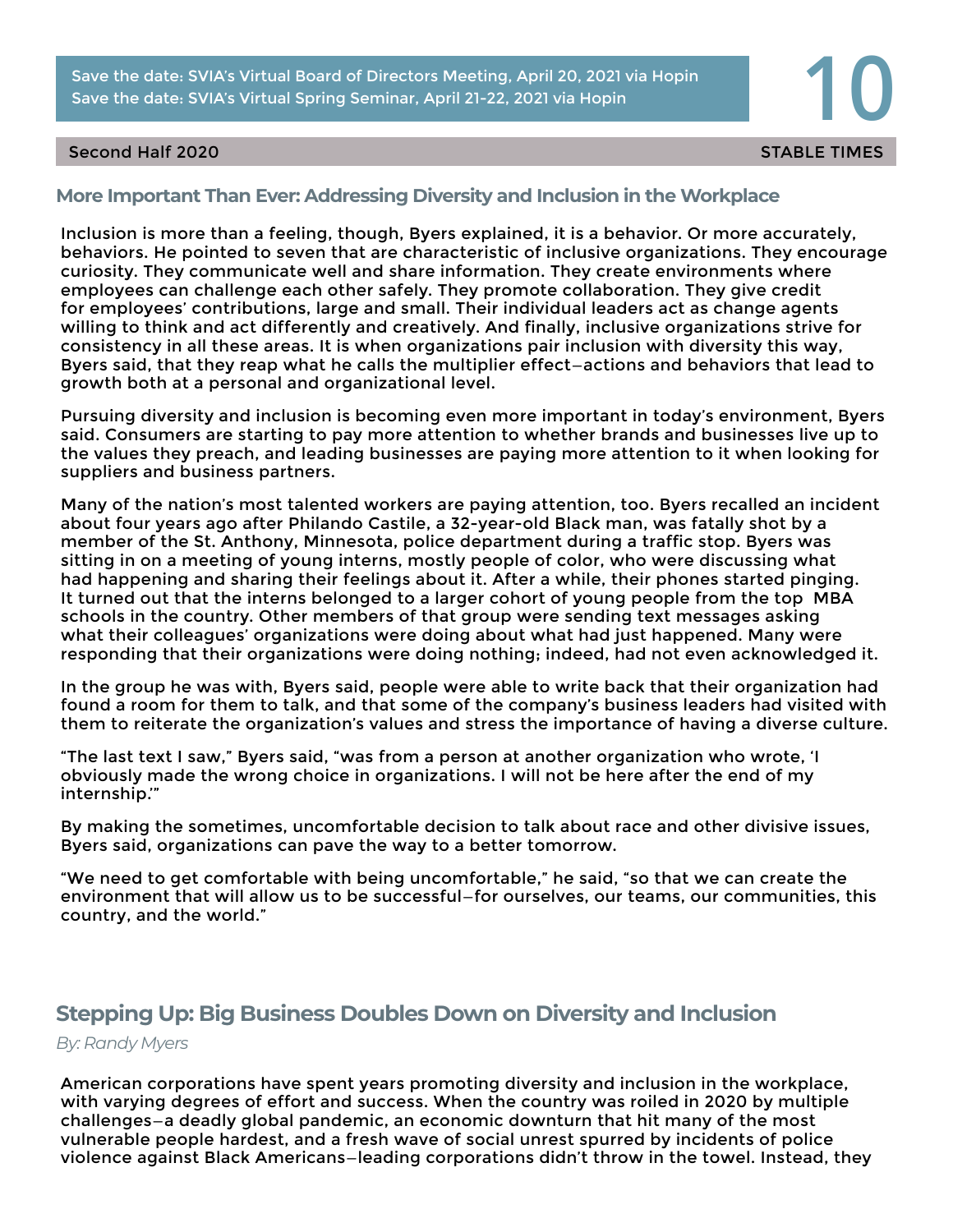

### STABLE TIMES Second Half 2020

# **Stepping Up: Big Business Doubles Down on Diversity and Inclusion**

renewed their commitment to making the workplace more welcoming and empathetic for people from diverse backgrounds.

In a virtual panel discussion at the 2020 SVIA Fall Forum, representatives from four large financial services firms talked about how their organizations' approach and commitment to diversity and inclusion are evolving.

"If this were 2019, we would have been talking about diversity initiatives in different ways, in very specific silos," said Tashil Fakir, executive director and head of stable value and BOLI sales at JPMorgan Chase, who moderated the discussion. "We'd have talked about women's professional networking groups and business resources groups for LGBT+ employees, and maybe even about targeted recruiting programs to increase the number of employees of color. But the pandemic has served only to amplify inequalities that are now more deeply affecting minority groups physically and financially. Now we need an accelerated framework and new tools to address imbalances. Corporations recognize this, and we are seeing this in 2020 through new policies, training, and big, hard-dollar financial commitments."

Indeed, Fakir's employer, JPMorgan Chase, had announced just a week earlier that it would commit an additional \$30 billion over the next five years to provide economic opportunity to underserved communities, especially the Black and Latinx communities, and accelerate its investment in building a more diverse and inclusive workforce.

Investment bank Goldman Sachs Group also is stepping up its efforts around diversity and inclusion. Sharon Foretia, the company's vice president for global diversity and inclusion, said one of the company's first moves has been to start a series of dialogues with its business managers and better equip them to navigate the relevant issues with their teams. As part of that effort, it's created a Racial Equity Resource Hub to provide managers with educational resources. It's also been encouraging employees to share their personal stories in dealing with race and ethnicity both within and outside the workplace.

In addition, Goldman Sachs has challenged each of its business divisions to establish a divisional accountability plan around diversity and inclusion. As part of that initiative, they must identify three key areas on which to focus, establish metrics for measuring their results, and assigning people to be accountable for those results.

A commitment to education is also helping fuel the approach to diversity and inclusion at MassMutual, which recently launched a Black and African American Strategic Initiative. Proposed last year by the company's Black and African American Business Resource Group, its implementation was accelerated this year in response to the movement for racial justice that swept across much of the country, said Lorie Valle-Yanez, MassMutual's head of diversity and inclusion.

As part of its efforts, Valle-Yanez said, MassMutual has created a cross-functional leadership team led by the chief of staff for the company's chief executive officer. It is delving into what MassMutual can do to advance racial equity and justice and promote financial well-being in the Black Community. Four workstreams are underway, one focused on education, one on enterprise equity and opportunity, one on equitable justice, and one on economic empowerment. The latter focuses in part on providing capital and entrepreneurial resources to Black-owned businesses and increasing MassMutual's own spending with Black suppliers.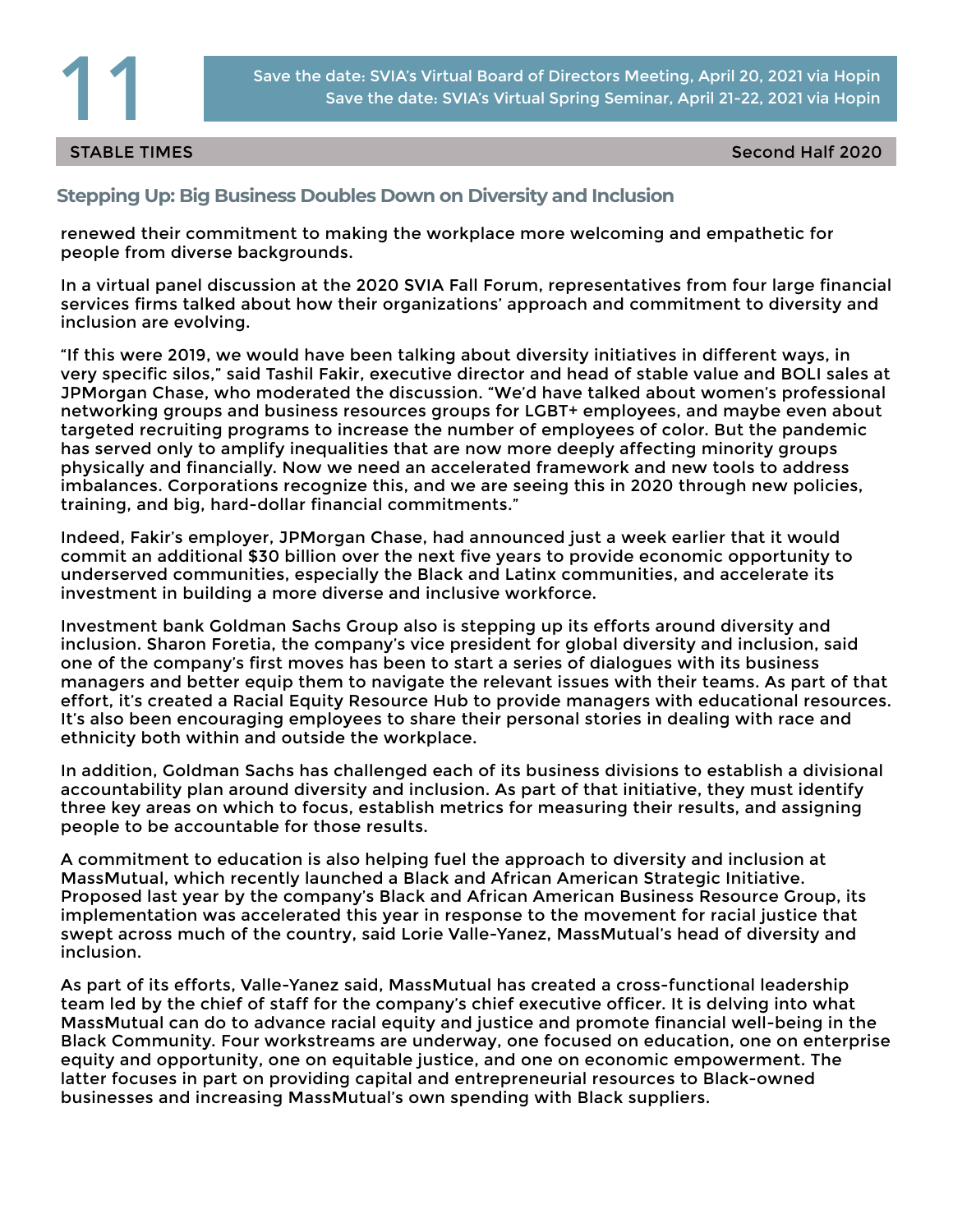Save the date: SVIA's Virtual Board of Directors Meeting, April 20, 2021 via Hopin **120 Save the date: SVIA's Virtual Spring Seminar, April 21-22, 2021 via Hopin 12** Save the date: SVIA's Virtual Board of Directors Meeting, April 20, 2021 via Hopin

## Second Half 2020 States of the States of the States of the States of the States of the States of the States of the States of the States of the States of the States of the States of the States of the States of the States of

# **Stepping Up: Big Business Doubles Down on Diversity and Inclusion**

MassMutual also has developed a 10-hour educational program on systemic racism that is drawing intense interest from business leaders, and is requiring every business leader to participate in the company's Intercultural Development Inventory Assessment. Looking ahead, MassMutual also is seeking to make more of these resources available to front-line managers. And it is looking to make MassMutual business leaders more directly responsible for tracking diversity and inclusion metrics within their operations, identifying gaps, and developing ways to close those gaps.

Like MassMutual and Goldman Sachs, New York Life is promoting conversation around diversity and inclusion topics, something it's been doing for several years but that has evolved to include more informal approaches that can make people more comfortable sharing their thoughts and feelings. Even then, it's not always easy.

"In June, when we were addressing how to support social justice and trying to help support our employees, people were still quite uncomfortable talking about race," observed Kathleen Navarro, New York Life's head of talent management and chief diversity officer, human relations. "We've all heard the reasons this happens, of course. People say they don't know how to broach the topic. They are uncomfortable. They're afraid they're going to say the wrong thing. They feel uninformed. And they've been taught that you don't talk about race, religion or politics."

The problem with not talking about and recognizing color and race, Navarro said, is that it also makes it less likely that we recognize when people are being treated differently because of their race.

Through its "Coming Together" program, New York Life has hosted more than 60 conversations on these kinds of topics so far this year.

To reach employees who might not be inclined to participate in such programs, Navarro said, the company also has begun to insert diversity and inclusion topics into general business meetings, and has been encouraging employees to share their relevant personal stories. "Storytelling can be incredibly powerful, especially when its coming from colleagues," she said.

While New York Life often has made attendance at diversity and inclusion programs optional in the past, she said programs have now been developed that are mandatory for managers. Those managers also are being measured against relevant key performance indicators, including diversity within their organizations.

Elsewhere, New York Life's human resources teams are scrubbing job descriptions to eliminate biased language, and working with recruiters and hiring managers to be more sensitive to diversity and inclusion issues when bringing aboard new talent. Among the changes: an emphasis on behavioral-based interviewing, in which interviewers ask situational questions rather than focus narrowly on resumes.

In a similar vein, Valle-Yanez said, MassMutual is planning to have external auditors review its talent systems to help it identify and eliminate biases relating to race and other factors that do not bear on a job candidate's potential to do a job.

All these types of activities are critical, Fakir reminded the SVIA audience, to reaping the documented benefits of diversity and inclusion.

"Not many years ago, when you'd have a suitably qualified candidate, saying something like, 'Well, they don't fit into our team or they don't fit into our culture' was actually an adequate reason for picking someone else," he said. "Now, we've become self-critical enough where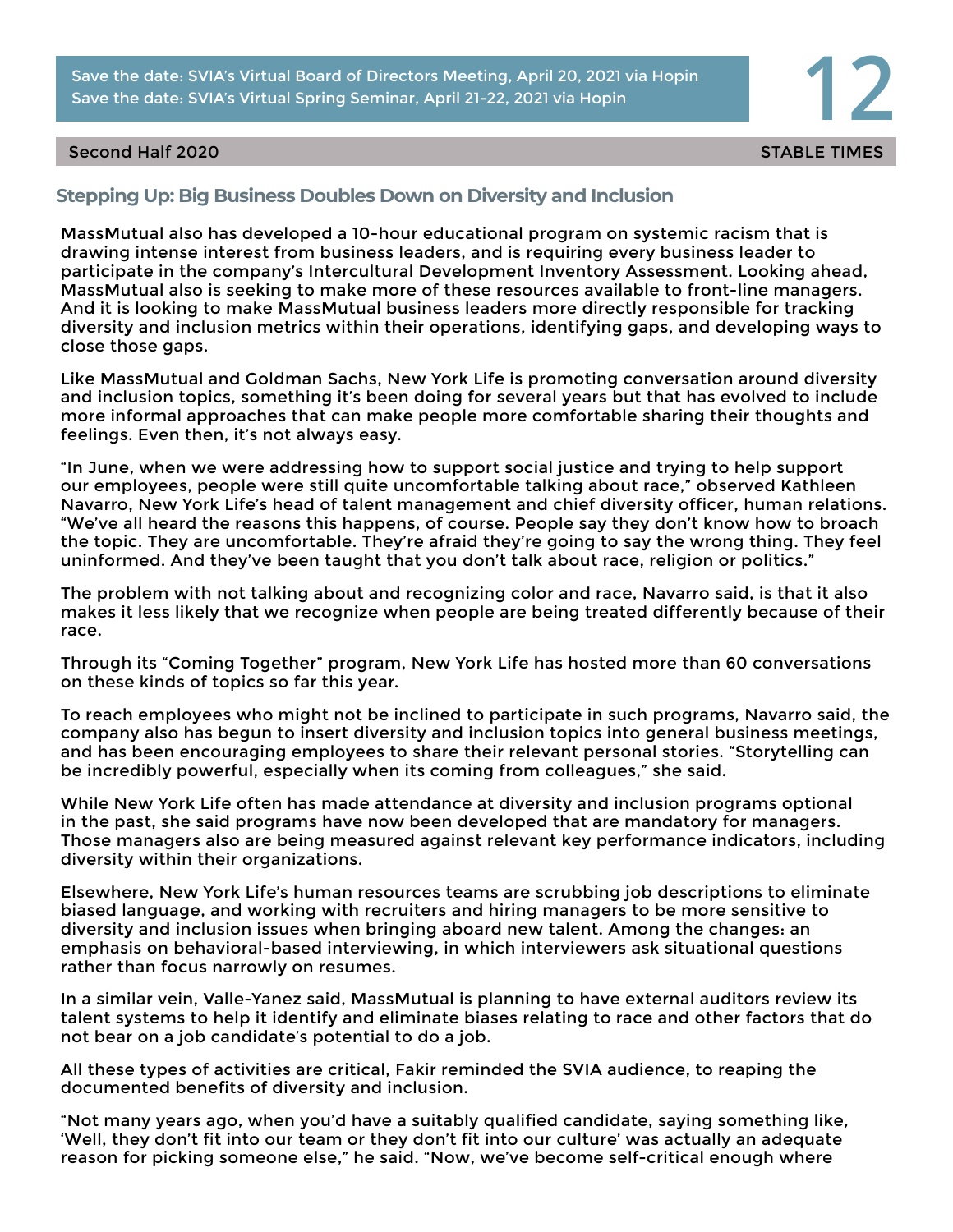

STABLE TIMES Second Half 2020

**Stepping Up: Big Business Doubles Down on Diversity and Inclusion**

we should be saying, 'Well, if that person can't fit into our team and our culture, something is actually wrong with us.'"

The panelists concluded by encouraging SVIA members to look for opportunities to get other industry groups in which they're involved to focus on diversity and inclusion, and to ask their own companies what they are doing to advance it. Navarro noted that the CEO Action for Diversity & Inclusion program, in which more than 1,300 companies already participate, is a powerful way to get more deeply involved in the issue.

# **How Environmental, Social, and Governance Investing is Becoming Increasingly Mainstream**

*By: Randy Myers*

For a long time, environmental, social and governance investing was built largely on exclusionary principals. Simply put, that meant avoiding investing in companies whose products—tobacco production, perhaps, or military weapons—did not align with the investor's values. An institutional investor who cared about such things would steer its assets into a fund committed to that goal. ESG was a product, not a process.

Speaking at the 2020 SVIA Fall Forum, Michael Kashani, global head of ESG portfolio management for fixed income at Goldman Sachs Asset Management, reported that ESG today is increasingly being integrated into fundamental investment research and portfolio management. It is a way to identify as fully as possible all of the many risks and opportunities presented by different investment securities. At GSAM, he said, this approach is giving research analysts more opportunities to make the right call relative to risk and reward, whether they're covering corporate bonds, municipals, securitized assets, or sovereigns.

To make those assessments efficiently, GSAM has developed a central research system to hold and process the ESG-related data it collects from debt issuers and third-party providers, and continually pushes those providers to make their data as clean and comprehensive as possible. It also employs qualitative research, partnering with the firm's equity analysts in speaking with management teams to better understand how companies in which they might invest approach and manage ESG-related issues. Looking just at corporate debt issues, Kashani said, GSAM now tracks 100 different ESG data points.

Because it does these things, Kashani said, GSAM is better able to advise clients when they want to know how they would be impacted if they imposed certain restrictions on their investment portfolio—owning no securities, for example, from an issuer that has no women on its board of directors.

The COVID-19 pandemic and race-related protests this year have heightened investor interest in social issues, Kashani said. Investors want to know what companies have done to protect worker safety, how they have responded to social unrest, and how they have disclosed what they're doing in those areas. "We've seen more movement from clients on ESG now than ever," he observed, with the number of ESG meetings growing exponentially.